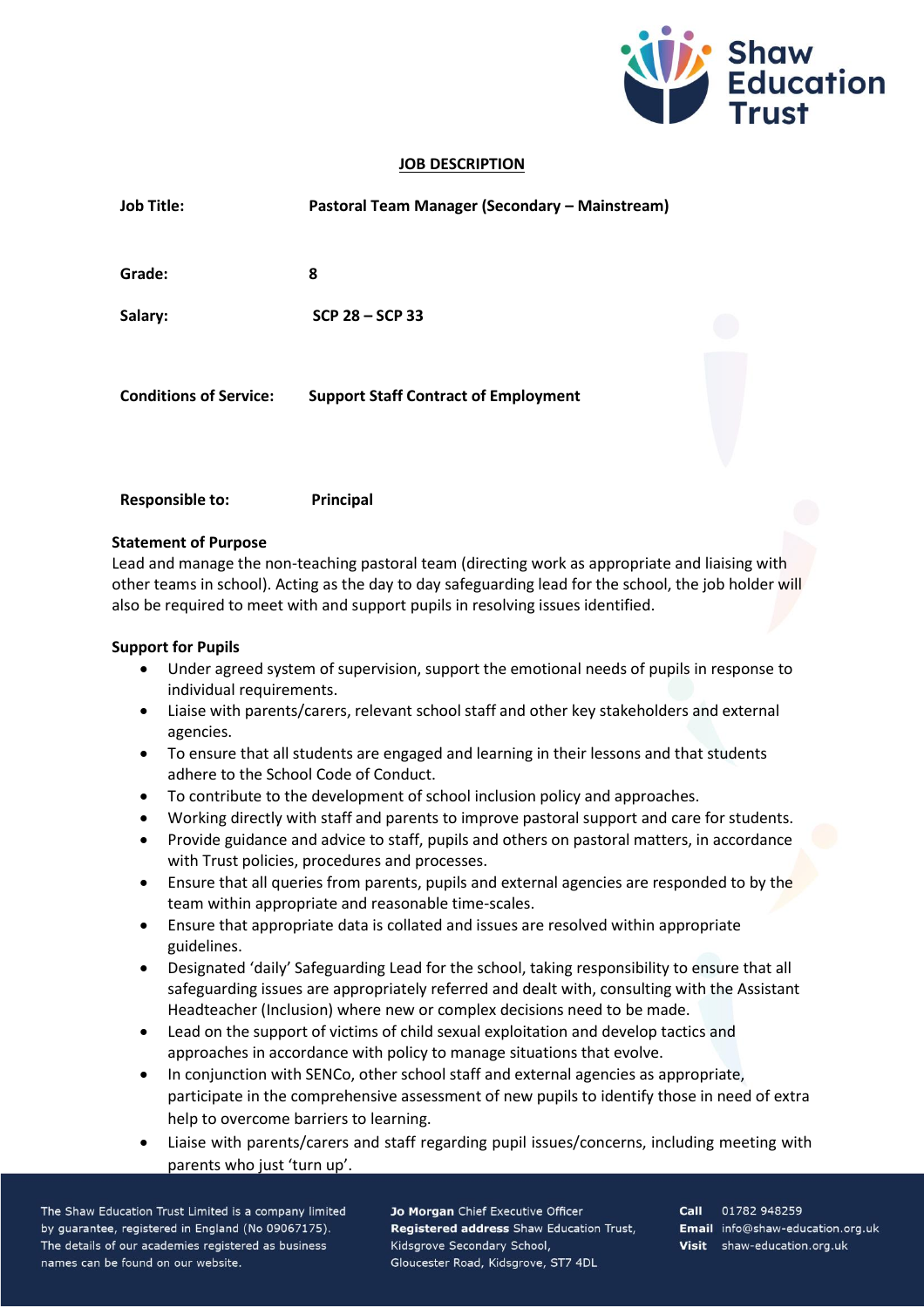- Conduct support sessions for pupils, including mediation where required and in accordance with appropriate policy and guidance.
- Record individual information about any pupils, following personal intervention, using the school's management information system & other record keeping systems. Where appropriate, set up and complete APDR paperwork**.**
- Organise Pastoral Support Plans, including gathering relevant information from pupils, parents and staff, attending reviews and setting targets.
- Take the lead in organising "The Story So Far".
- Promote self-esteem and independence, working with pupils to identify solutions.
- Promote positive values attitudes and good pupil behaviour, encouraging pupils to take responsibility for their own behaviour in line with school policy.
- Contribute to pastoral supervision of pupils e.g. non-SEN lunch/break time supervision, pupils on alternative curriculum.
- Identify actions following up lesson truancy in response to an 'On-Call'.
- Where appropriate, use CCTV as a reactive tool to inform actions.
- Attend parents evenings, open evening, parents in partnership and new in-take evening.
- To plan individual (and group) mentoring programmes which provide a range of strategies.
- To develop, agree and implement behaviour support agreements with individual pupils and those involved with them.
- To work proactively to prevent bullying, in line with the school's anti-bullying policy and also work to address incidents of bullying, in line with the school's policies and procedures.

## **Support Organisational Management**

- To share appropriate data and information with the relevant staff.
- Contribute to the delivery of staff training related to behavioural issues.
- Undertake staff appraisals, ensuring continuous professional development through the provision of effective leadership, training and development.
- Manage the workload of the pastoral team, providing direction and resolving issues as they arise.
- Assist the School Business Manager with safer recruitment and selection of pastoral staff, including arranging appropriate cover when required.
- Effectively liaise and communicate with other colleagues on school and pastoral matters.
- Complete and maintain appropriate confidential records and ensure confidentiality is maintained in all aspects of work.
- Provide cover for other members of the pastoral team as and when required.
- Manage disclosures and safeguarding issues ethically to ensure students' well-being and safety, sharing all Child Protection concerns with the designated Child Protection Officer.
- Provide advice and guidance to staff, pupils and others on pastoral matters, in accordance with school procedures.
- Co-ordinate all pastoral aspects of in-year admissions, liaising with the Business Team as appropriate
- Monitor safeguarding systems (CPOMs) and direct response work to the team, ensuring that all queries and actions from CPOMs are followed up.
- To ensure that manual and computerised records / returns / management information systems are maintained.

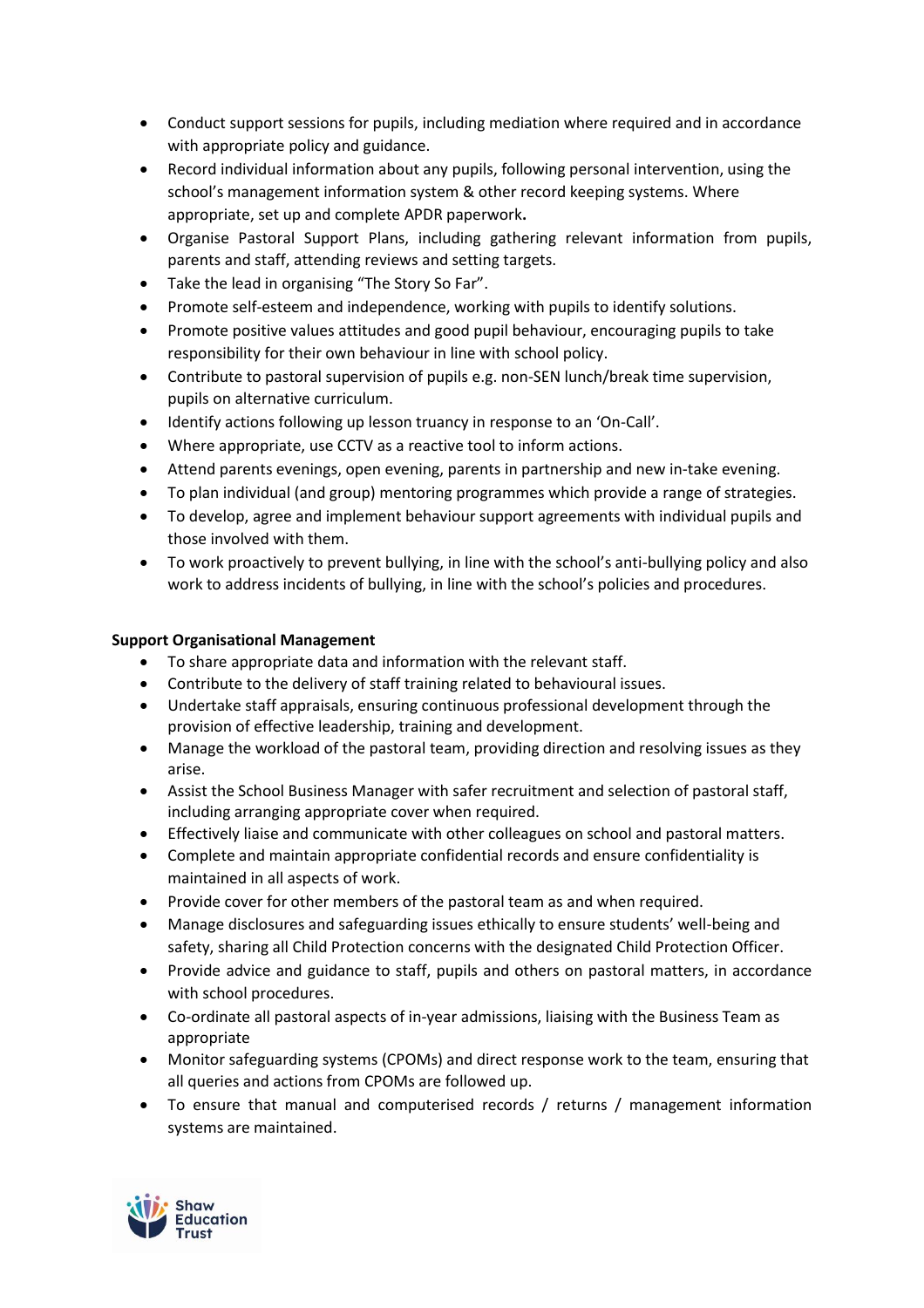- To manage Pupil Services, ensuring that school policies & procedures are adhered to and that an efficient & effective service is provided.
- Control the administrative supplies budget in accordance with school protocols.
- Attend and minute (and in some cases Chair) meetings in the capacity of Pastoral Team Manager e.g. Team Around the Family on behalf of school.
- Complete referrals to outside agencies and maintain appropriate liaison to ensure actions are complete.

### **Support to Pupils, Parents and the Community**

- Supporting parents and students in crisis, liaising with identified personnel.
- To support staff by maintaining a high profile around the school.

**Support to School** (this list is not exhaustive and should reflect the ethos of the school)

- Promote and safeguard the welfare of children and young persons you are responsible for or come into contact with.
- Be aware of and comply with policies and procedures relating to child protection, health, safety and security, confidentiality and data protection, reporting all concerns to an appropriate person.
- Be aware of, support and ensure equal opportunities for all.
- Contribute to the overall ethos/work/aims of the school.
- Appreciate and support the role of other professionals.
- Attend and participate in relevant meetings as required.
- Participate in training and other learning activities and performance development as required.
- Assist with pupil needs as appropriate during the school day.
- **Promote inclusion and acceptance of all pupils within the school.**
- Establish good working relationships with pupils, acting as a role model and setting high expectations.
- Be aware of and support difference and ensure all pupils have equal access to opportunities to learn and develop.

•

### *Note*

*The job holder will be expected to undertake any other duties which are not specifically listed but are within the remit, responsibility and accountability of the job.* 

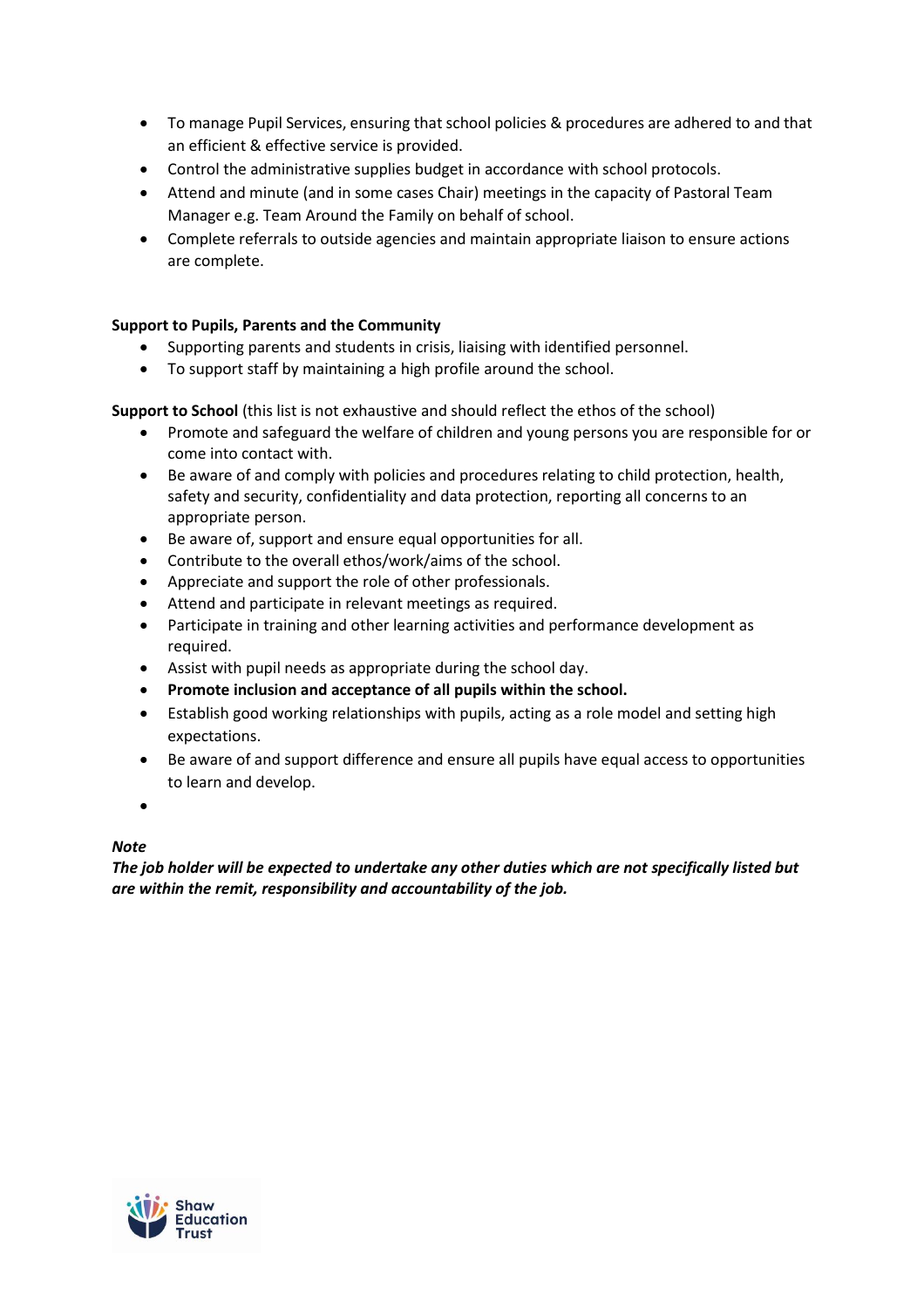# **Person Specification Pastoral Team Manager (Secondary – Mainstream)**

| <b>Minimum</b><br><b>Criteria</b><br>for Two<br>Ticks <sup>*</sup> | <b>Criteria</b>                                                                                                                                                                                                                                                                                                                                                                                                                                                                                                                                                                                                                                                                                                                                                                                                                                                                                                                                                                                  | <b>Measured</b><br>by<br>APP/I/ASS |
|--------------------------------------------------------------------|--------------------------------------------------------------------------------------------------------------------------------------------------------------------------------------------------------------------------------------------------------------------------------------------------------------------------------------------------------------------------------------------------------------------------------------------------------------------------------------------------------------------------------------------------------------------------------------------------------------------------------------------------------------------------------------------------------------------------------------------------------------------------------------------------------------------------------------------------------------------------------------------------------------------------------------------------------------------------------------------------|------------------------------------|
|                                                                    | APP/I<br><b>Experience</b>                                                                                                                                                                                                                                                                                                                                                                                                                                                                                                                                                                                                                                                                                                                                                                                                                                                                                                                                                                       |                                    |
|                                                                    | Significant (typically 3-5 years) experience of working in an<br>education setting committed to the inclusion agenda with<br>children and/or young people within the 11-16 age range.<br>Experience of supporting young people/children demonstrating<br>$\bullet$<br>a range of social, emotional and behavioural challenges.                                                                                                                                                                                                                                                                                                                                                                                                                                                                                                                                                                                                                                                                   |                                    |
|                                                                    | <b>Qualifications/Training</b>                                                                                                                                                                                                                                                                                                                                                                                                                                                                                                                                                                                                                                                                                                                                                                                                                                                                                                                                                                   |                                    |
|                                                                    | NVQ 3 in Learning & Development Support Services for<br>children, young people and those who care for them or<br>equivalent qualification or experience in a relevant discipline.<br>Level 3 Diploma in Management and/or relevant management<br>experience in a similar setting.                                                                                                                                                                                                                                                                                                                                                                                                                                                                                                                                                                                                                                                                                                                | APP/I                              |
|                                                                    | Knowledge/Skills                                                                                                                                                                                                                                                                                                                                                                                                                                                                                                                                                                                                                                                                                                                                                                                                                                                                                                                                                                                 |                                    |
|                                                                    | Ability to remain calm in situations of high tension.<br>Ability to manage own workload and work on own initiative.<br>Ability to work constructively as part of a team.<br>$\bullet$<br>Ability to relate well to children and to adults.<br>٠<br>Good ICT and record keeping skills.<br>٠<br>Ability to communicate effectively both orally and in writing.<br>$\bullet$<br>Good organising, planning and prioritising skills.<br>$\bullet$<br>Methodical with a good attention to detail.<br>Aware of and has skills in relation to Safeguarding of Young<br>People.<br>Aware of Every Child Matters<br>٠<br>Ability to operate within GDPR and confidential parameters.<br>٠<br>Knowledge of issues likely to adversely affect the health and<br>well-being of children and young people.<br>Understanding of restorative processes.<br>Understanding of how to minimise the consequences and<br>impact of issues adversely affecting health and well-being of<br>children and young people. | APP/I                              |
|                                                                    | <b>Behavioural Attributes</b>                                                                                                                                                                                                                                                                                                                                                                                                                                                                                                                                                                                                                                                                                                                                                                                                                                                                                                                                                                    |                                    |
|                                                                    | Customer and child focused.<br>Has a professional and respectful approach, which<br>demonstrates support and shows mutual respect.<br>Can demonstrate active listening skills.<br>Takes responsibility and accountability.<br>Committed to the needs of the pupils, parents and other<br>stakeholders.                                                                                                                                                                                                                                                                                                                                                                                                                                                                                                                                                                                                                                                                                           | APP / I                            |